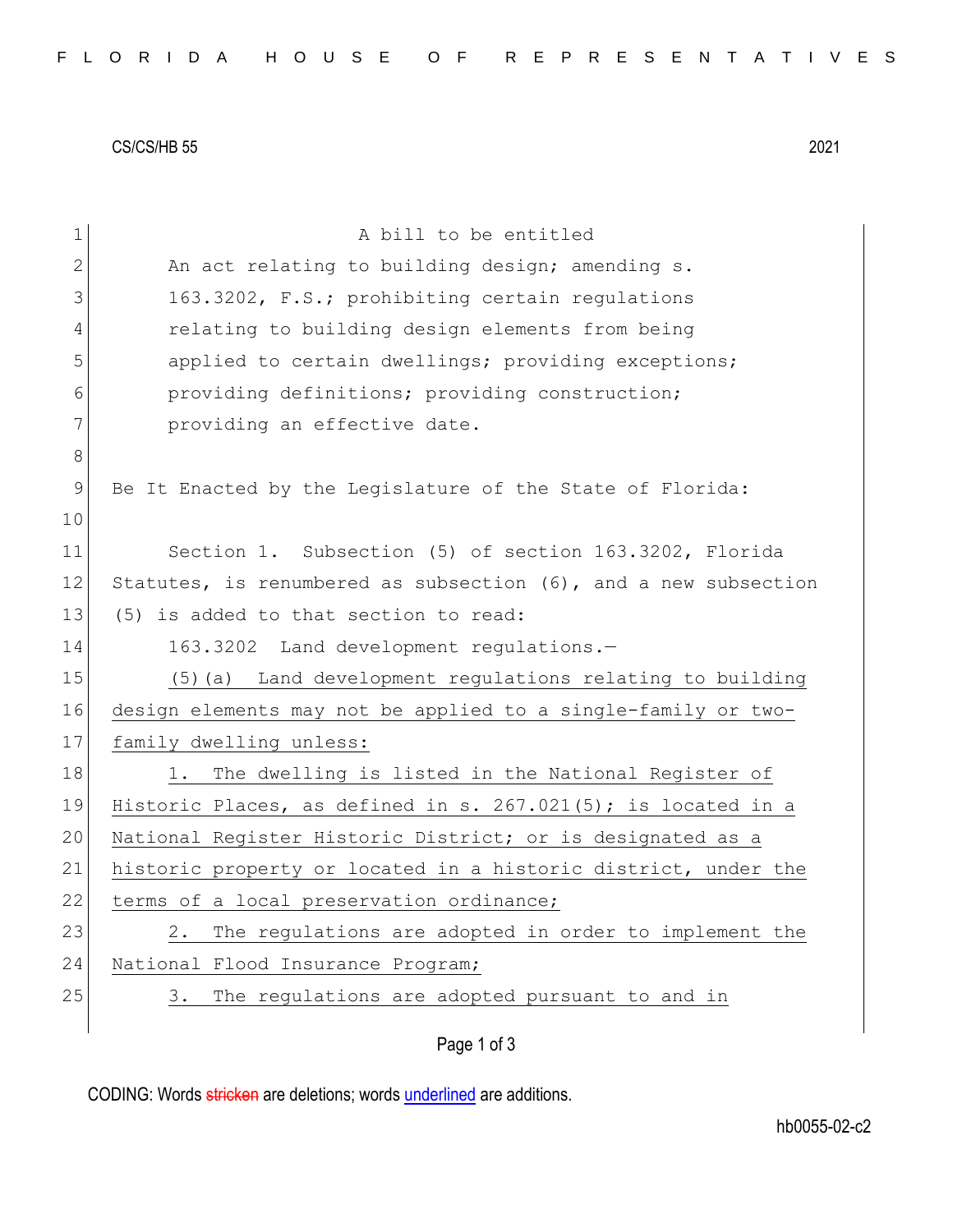## CS/CS/HB 55 2021

| 26 | compliance with chapter 553;                                     |
|----|------------------------------------------------------------------|
| 27 | The dwelling is located in a community redevelopment<br>4.       |
| 28 | area, as defined in s. 163.340(10); or                           |
| 29 | The dwelling is located in a planned unit development<br>5.      |
| 30 | or master planned community created pursuant to a local          |
| 31 | ordinance enacted on or before July 1, 2021.                     |
| 32 | (b) For purposes of this subsection, the term:                   |
| 33 | 1. "Building design elements" means the external building        |
| 34 | color; the type or style of exterior cladding material; the      |
| 35 | style or material of roof structures or porches; the exterior    |
| 36 | nonstructural architectural ornamentation; the location or       |
| 37 | architectural styling of windows or doors; the location or       |
| 38 | orientation of the garage; the number and type of rooms; and the |
| 39 | interior layout of rooms. The term does not include the height,  |
| 40 | bulk, orientation, or location of a dwelling on a zoning lot; or |
| 41 | the use of buffering or screening to minimize potential adverse  |
| 42 | physical or visual impacts or to protect the privacy of          |
| 43 | neighbors.                                                       |
| 44 | 2. "Planned unit development" or "master planned                 |
| 45 | community" means an area of land that is planned and developed   |
| 46 | as a single entity or in approved stages with uses and           |
| 47 | structures substantially related to the character of the entire  |
| 48 | development, or a self-contained development in which the        |
| 49 | subdivision and zoning controls are applied to the project as a  |
| 50 | whole rather than to individual lots.                            |
|    |                                                                  |

## Page 2 of 3

CODING: Words stricken are deletions; words underlined are additions.